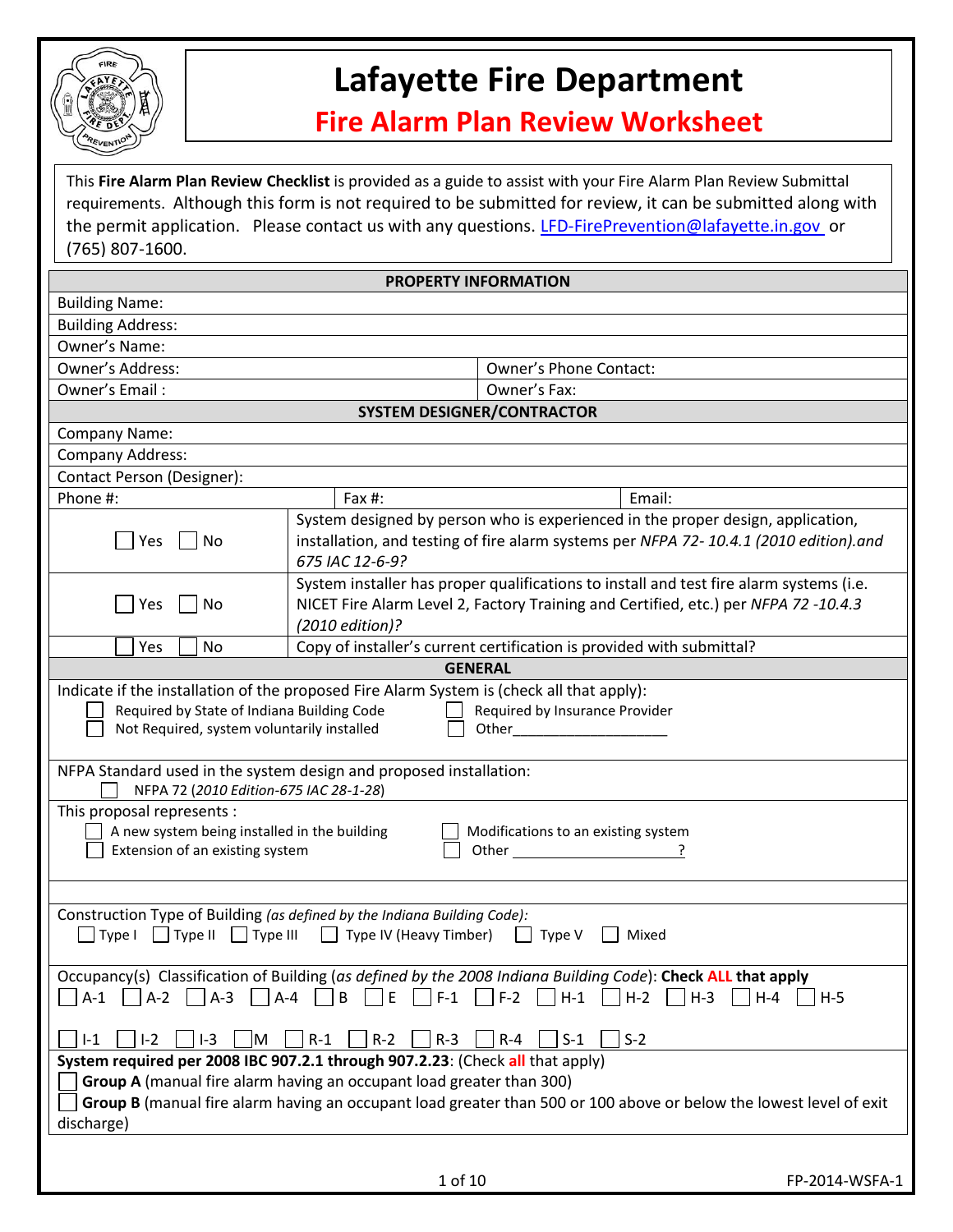|                                                              | Group E (manual fire alarm system required unless occupant load is below 50)                                               |                |
|--------------------------------------------------------------|----------------------------------------------------------------------------------------------------------------------------|----------------|
|                                                              | Group F (manual fire alarm system required when building is two (2) or more stories in height and occupant load is         |                |
| 500 above or below the lowest level of exit discharge)       |                                                                                                                            |                |
|                                                              | Group H (manual fire alarm required in Group H-5 and in occupancies used to manufacture organic coatings.                  |                |
|                                                              | Automatic smoke detection required for highly toxic gases, organic peroxides and oxidizers in accordance with IFC          |                |
| Chapters 37, 39, and 40)                                     |                                                                                                                            |                |
|                                                              | Group I (manual fire alarm system required. Smoke detection required in Groups I-1, I-2, and I-3)                          |                |
|                                                              | Group M (manual fire alarm system when occupant load is greater than five hundred (500) or one hundred (100)               |                |
| above or below the lowest level of exit discharge)           |                                                                                                                            |                |
|                                                              | Group R-1 (manual fire alarm system required, automatic fire alarm system required in interior corridors serving           |                |
| sleeping rooms, smoke alarms are required in sleeping rooms) |                                                                                                                            |                |
|                                                              | Group R-2 (manual fire alarm system required where sleeping units are located three (3) or more stories above the          |                |
|                                                              | lowest level of exit discharge, any dwelling or sleeping unit is located below the highest level of exit discharge, or the |                |
| building contains more than 16 dwelling units)               |                                                                                                                            |                |
|                                                              | Factory specifications are included for all devices and wiring to be installed with this                                   |                |
| Yes<br>No                                                    | system?                                                                                                                    |                |
|                                                              | A copy of the required Construction Design Release from the State of Indiana for the                                       |                |
| Yes<br>No                                                    | fire alarm system is included per 675 IAC 12-6-4 Sec. 4(b)(3)(G)?                                                          |                |
|                                                              | A Knox Box shall be installed on the exterior of the building where the fire alarm                                         |                |
|                                                              | and/or sprinkler system is monitored or the non-monitored fire alarm system is                                             |                |
| Yes<br>No                                                    | equipped with an outside audible/visual signaling device per 2008 IFC 506.1. The                                           |                |
|                                                              | location of the Knox Box shall be approved by the fire department prior to                                                 |                |
|                                                              | installation?                                                                                                              |                |
|                                                              | All rooms are labeled on floor plans that are consistent with final room numbers of                                        |                |
| Yes<br>No                                                    | each room?                                                                                                                 |                |
| Yes<br>No                                                    | All rooms are labeled on floor plans are in accordance with their usage?                                                   |                |
| No<br>Yes                                                    | Equipment symbol legend is provided on plans?                                                                              |                |
|                                                              | Reflected ceiling plan shows location of all other equipment on ceiling? (i.e., supply                                     |                |
| Yes<br>No                                                    | registers, return air grills, ceiling fans, etc. ) or anything else that would interfere with                              |                |
|                                                              | the proper operation of the detector?                                                                                      |                |
| Yes<br>No                                                    | Location of Fire Alarm Control Panel noted on plans? (FACP) (To be approved by LFD)                                        |                |
| N/A<br>Yes<br>No                                             | Locations of all Remote Annunciators noted on plans? (RA) (To be approved by LFD)                                          |                |
| Yes<br>No                                                    | Locations of all devices are shown on floor plans?                                                                         |                |
|                                                              | Locations of all end-of-line resistors and/or end-of-line relays are shown on submitted                                    |                |
| No<br>Yes                                                    | drawings?                                                                                                                  |                |
|                                                              | PRIMARY POWER SUPPLY                                                                                                       |                |
|                                                              | The dedicated branch circuit for the fire alarm system is supplied by means defined in NFPA 72 10.5.5.1 (2010 edition):    |                |
| Commercial light and power                                   |                                                                                                                            |                |
| An engine-driven generator                                   |                                                                                                                            |                |
|                                                              | A combination of commercial light and power and an engine-driven generator.                                                |                |
|                                                              |                                                                                                                            |                |
|                                                              | Dedicated branch circuit will be mechanically protected with a "breaker lock" per                                          |                |
| Yes<br>No                                                    | NFPA72: 10.5.5.3 (2010 edition)?                                                                                           |                |
|                                                              |                                                                                                                            |                |
| No<br>Yes                                                    | The circuit breaker is painted red and circuit number on the electrical panel schedule                                     |                |
|                                                              | is identified as "FIRE ALARM CIRCUIT" per NFPA 72: 10.5.5.2.3 (2010 edition)?                                              |                |
|                                                              | The panel number and circuit number is permanently labeled in the fire alarm control                                       |                |
| Yes<br>No                                                    | panel NFPA 72: 10.5.5.2.1 (2010 edition)?                                                                                  |                |
|                                                              |                                                                                                                            |                |
|                                                              |                                                                                                                            |                |
|                                                              | 2 of 10                                                                                                                    |                |
|                                                              |                                                                                                                            | FP-2014-WSFA-1 |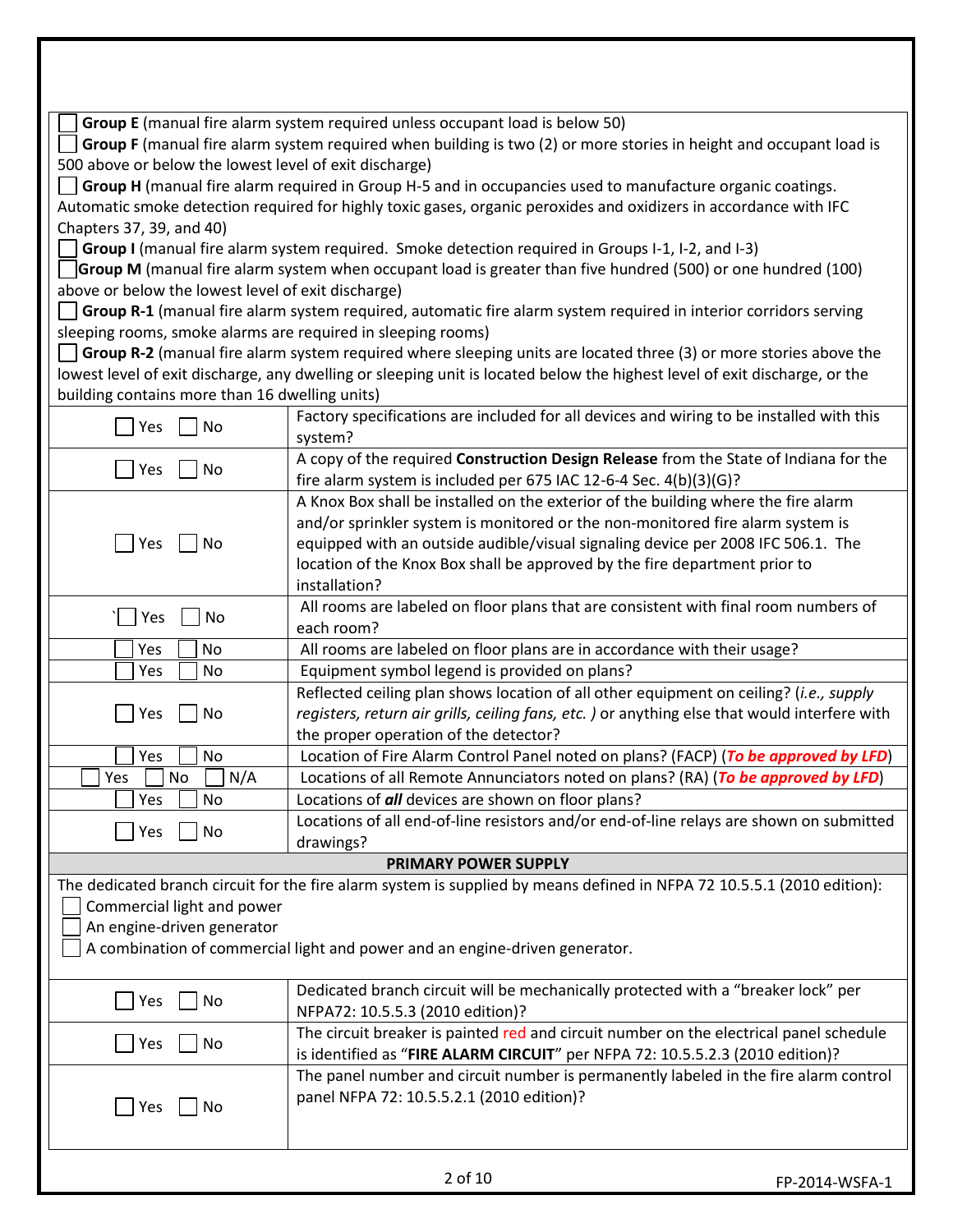|                                       | <b>SECONDARY POWER SUPPLY</b>                                                                                                                                                                                                                                                                                                   |  |
|---------------------------------------|---------------------------------------------------------------------------------------------------------------------------------------------------------------------------------------------------------------------------------------------------------------------------------------------------------------------------------|--|
| Yes<br>No                             | Calculations are provided that prove the secondary power has sufficient capacity to<br>operate the fire alarm system under quiescent load for a minimum of 24 hours and at<br>the end of that 24 hours be able to operate all alarm notification appliances for a<br>period of 5 minutes per NFPA 72 10.5.6.3.1 (2010 edition)? |  |
| No<br>Yes                             | If not located within the fire alarm control panel, the location of the batteries being<br>utilized for secondary power shall be marked on the plans and permanently identified<br>at the control unit per NFPA 72 10.5.8.4 & 10.5.9.2.5 (2010 edition)?                                                                        |  |
|                                       | <b>ALARM SYSTEM SUPERVISION</b>                                                                                                                                                                                                                                                                                                 |  |
| <b>Central Station System</b>         | <b>Proprietary Supervising Station System</b><br>System not monitored (2008 IBC 907)                                                                                                                                                                                                                                            |  |
| Name of Monitoring Station:           |                                                                                                                                                                                                                                                                                                                                 |  |
| Contact:                              |                                                                                                                                                                                                                                                                                                                                 |  |
| Address:                              |                                                                                                                                                                                                                                                                                                                                 |  |
| Address:                              |                                                                                                                                                                                                                                                                                                                                 |  |
| Phone:                                | E-mail:<br>Fax:                                                                                                                                                                                                                                                                                                                 |  |
| N/A<br>No<br>Yes                      | For sprinklered buildings, all valves controlling the water supply, pumps, tanks, water<br>levels and temperatures, critical air pressures, and water-flow switches are<br>electronically supervised per 2008 IBC 903.4                                                                                                         |  |
|                                       | <b>COMMUNICATION</b>                                                                                                                                                                                                                                                                                                            |  |
|                                       | DACT shall employ two (2) Transmission channels; one for the <b>primary channel</b> and a different transmission technology<br>from the <b>secondary channel</b> per NFPA 72-26.6.3.2.1.4(A) (2010 Edition).                                                                                                                    |  |
|                                       | The primary channel to be provided is provided by (only check one):<br>A telephone line(POTS) $\Box$ A cellular telephone connection $\Box$ A one-way radio system<br>An internet alarm communicator     A two-way RF multiplex system                                                                                          |  |
| An internet alarm communicator        | The secondary channel to be provided by (only check one NOTE- Cannot be the same channel as the primary channel)<br>A telephone line(POTS) $\Box$ A cellular telephone connection $\Box$ A one-way radio system<br>A two-way RF multiplex system                                                                                |  |
|                                       | <b>Wiring and Circuits</b>                                                                                                                                                                                                                                                                                                      |  |
| Yes<br>$\bigsqcup$ No $\bigsqcup$ N/A | Fire alarm wiring installed in a plenum space is plenum rated per 2008 IMC 602.2.1.1?                                                                                                                                                                                                                                           |  |
| Yes<br>No                             | Initiating device circuits are indicated on the submitted drawings per NFPA: 72-<br>10.17.1.1 & 23.4.2 (2010 edition)?                                                                                                                                                                                                          |  |
| Yes<br>No                             | Signaling line circuits are indicated on the submitted drawings per NFPA72-10.17.1.1<br>& 23.4.2 & 23.4.3 (2010 edition)?                                                                                                                                                                                                       |  |
|                                       | <b>Notification Appliances (Ch.18)</b>                                                                                                                                                                                                                                                                                          |  |
| Yes<br>No                             | The total sound pressure between the ambient noise level and the fire alarm<br>notification device shall not exceed 110 dBA per NFPA 72:18.4.1.2 (2010 edition)?                                                                                                                                                                |  |
| Yes<br>No                             | The sound level is at least 15 dBA above the average ambient sound level per NFPA<br>72:18.4.3.5.1(2010 edition)?                                                                                                                                                                                                               |  |
| Yes<br>No<br>N/A                      | The sound level for sleeping rooms is at least 15 dBA above average ambient<br>sound level or 75 dBA measured at the pillow, whichever is greater, and produce a<br>"low frequency alarm signal" in accordance with NFPA 72:18.4.5 (2010 edition)?                                                                              |  |
|                                       | 3 of 10<br>FP-2014-WSFA-1                                                                                                                                                                                                                                                                                                       |  |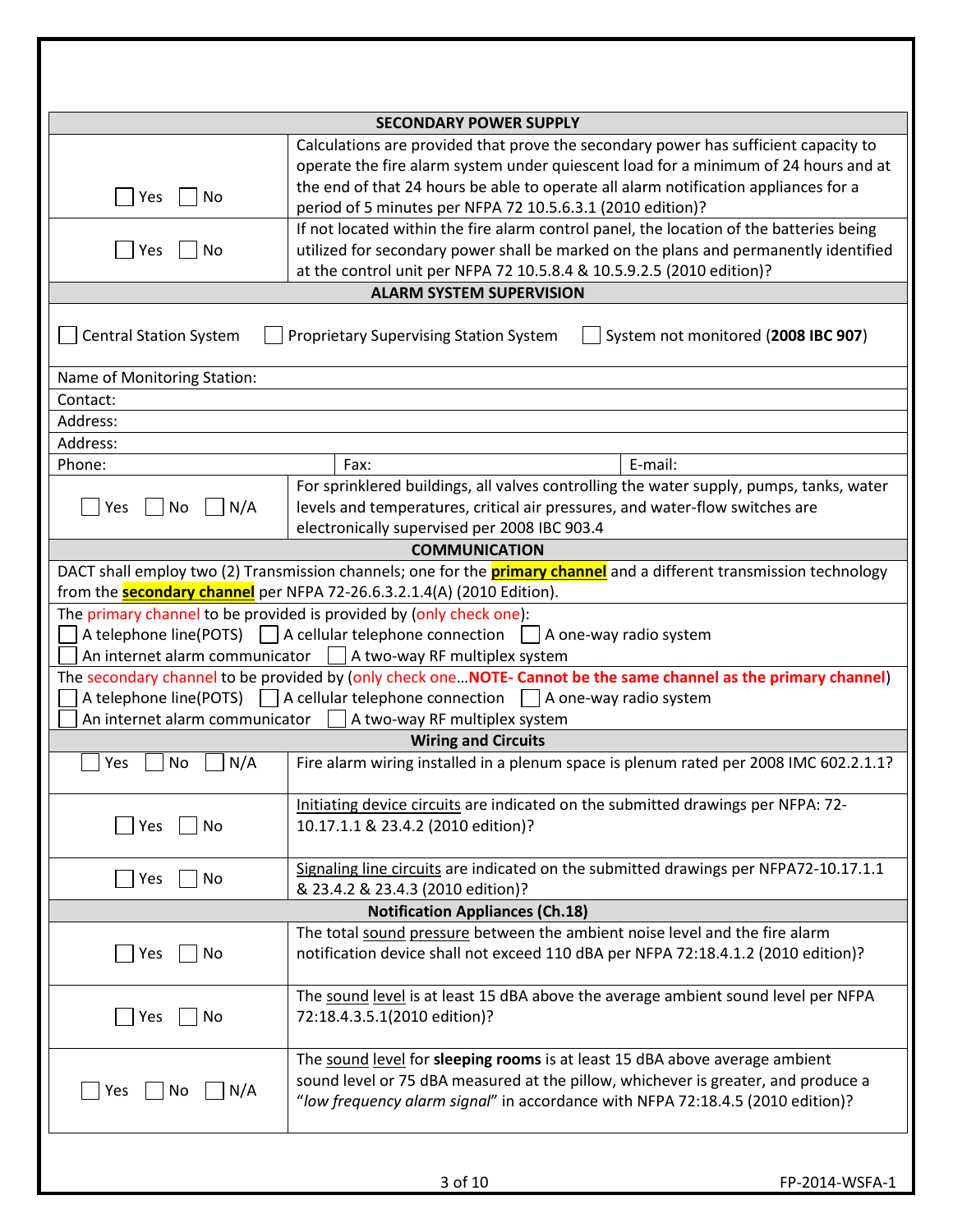| $\Box$ N/A<br>Yes<br>No                                | The visible characteristics (light, color, and pulse) are provided in accordance with<br>NFPA 72: 18.5 & "room spacing" for wall mounting in accordance with T-18.5.4.3.1 (a) |                |
|--------------------------------------------------------|-------------------------------------------------------------------------------------------------------------------------------------------------------------------------------|----------------|
|                                                        | and the plans indicate the specific candela per each individual device?                                                                                                       |                |
|                                                        | The visible characteristics (light, color, and pulse) are provided in accordance with                                                                                         |                |
| No<br>N/A<br>Yes                                       | NFPA 72: 18.5 & "room spacing" for ceiling mounting in accordance with T-18.5.4.3.1                                                                                           |                |
|                                                        | (b) and the plans indicate the specific candela per each individual device? ?                                                                                                 |                |
| N/A<br>Yes<br>No                                       | Location of visible notification devices installed in Corridors (if applicable) are<br>provided in accordance with NFPA 72:18.5.4.4(2010 edition)?                            |                |
|                                                        | Location of visible notification devices installed in Corridors (if applicable) are located                                                                                   |                |
| Yes<br>No<br>N/A                                       | not more than 15 ft. from the end of a corridor and with a separation not greater than                                                                                        |                |
|                                                        | 100 ft. between appliances in accordance with NFPA 72:18.5.4.4.4(2010 edition)?                                                                                               |                |
|                                                        | Alarm notification devices are installed in all general usage area such as rest rooms,                                                                                        |                |
| Yes<br>N/A<br>No                                       | meeting rooms, hallways, lobbies and any other area for common use per ADA 4.28                                                                                               |                |
|                                                        | <b>Initiating Devices</b>                                                                                                                                                     |                |
|                                                        | <b>Manual Fire Alarm Boxes (Pull Stations)</b>                                                                                                                                |                |
|                                                        | No pull stations are installed per exceptions per 2008 IBC Section 907? (Skip to next                                                                                         |                |
| N/A<br>Yes<br>No                                       | section)                                                                                                                                                                      |                |
|                                                        | Manual fire alarm boxes are mounted not more than 5 feet from the entrance to each                                                                                            |                |
| N/A<br>Yes<br>No                                       | marked exit per 2008 IBC 907.3.1?                                                                                                                                             |                |
|                                                        | Manual fire alarm boxes are mounted to the travel distance to each pull station does                                                                                          |                |
| N/A<br>Yes<br>No                                       | not exceed two hundred feet (200') per 2008 IBC 907.3.1?                                                                                                                      |                |
|                                                        | The height of pull station shall be a minimum of forty-two inches (42") and maximum                                                                                           |                |
| Yes<br>N/A<br>No                                       | of forty-eight (48") above the floor per 2008 IBC 907.3.2?                                                                                                                    |                |
|                                                        | Grouped exit egress doors greater than forty feet (40') in width are equipped with a                                                                                          |                |
| N/A<br>Yes<br>No                                       | manual fire alarm box on each side of the opening within five (5') of each side of the                                                                                        |                |
|                                                        | opening per NFPA 72:17.14.7 (2010 edition)?                                                                                                                                   |                |
| N/A<br>Yes<br>No                                       | Manual fire alarm boxes shall be red in color NFPA:72:17.14.1.2 (2010 edition)?                                                                                               |                |
|                                                        | When the fire alarm system is not monitored by a supervising station, a permanent                                                                                             |                |
| N/A<br>Yes<br>No                                       | sign must be affixed adjacent to each pull station that reads: WHEN ALARM SOUNDS-                                                                                             |                |
|                                                        | CALL FIRE DEPARTMENT per 2008 IBC 907.3.4?                                                                                                                                    |                |
| $\Box$ Yes $\Box$ No $\Box$ N/A                        | If a "tamper proof" cover is provided, it must be listed for use with the proposed fire                                                                                       |                |
|                                                        | alarm box per 2008 IBC 907.3.5?                                                                                                                                               |                |
|                                                        | A single pull station is installed where the fire alarm system is only equipped with                                                                                          |                |
| $\Box$ N/A<br>$\blacksquare$ Yes<br>$\vert$ $\vert$ No | automatic detectors or waterflow switches and no other pull stations are installed per                                                                                        |                |
|                                                        | NFPA 72:23.8.5.1.2 (2010 edition)?                                                                                                                                            |                |
|                                                        | <b>SMOKE &amp; HEAT DETECTOR COVERAGE (17.5)</b>                                                                                                                              |                |
|                                                        | Total (Complete) Coverage- All rooms, halls, storage areas, basements, attics, lofts,                                                                                         |                |
| Yes<br>  No                                            | spaces above suspended ceilings, and other subdivisions and accessible spaces (NFPA                                                                                           |                |
|                                                        | 72:17.5.3.1-2010 edition)?                                                                                                                                                    |                |
|                                                        |                                                                                                                                                                               |                |
|                                                        | Partial Coverage- In accordance with appropriate prescriptive spacing and location<br>criteria as required in the 2014 Indiana Building Code (NFPA 72:17.5.3.2-2010           |                |
| Yes<br>No                                              | edition)? The Designer has consulted with the building owner and clearly                                                                                                      |                |
|                                                        | communicated the limitations of Non-Complete Coverage?                                                                                                                        |                |
|                                                        | Selective Coverage- Detection is not required by Code, but installed to meet                                                                                                  |                |
| <b>Pres</b><br>No                                      | performance objectives of building owner (NFPA 72: 17.5.3.3-2010 edition)?                                                                                                    |                |
|                                                        | No smoke alarms are to be installed.                                                                                                                                          |                |
| $\blacksquare$ Yes<br>  No                             |                                                                                                                                                                               |                |
|                                                        |                                                                                                                                                                               |                |
|                                                        |                                                                                                                                                                               |                |
|                                                        | 4 of 10                                                                                                                                                                       | FP-2014-WSFA-1 |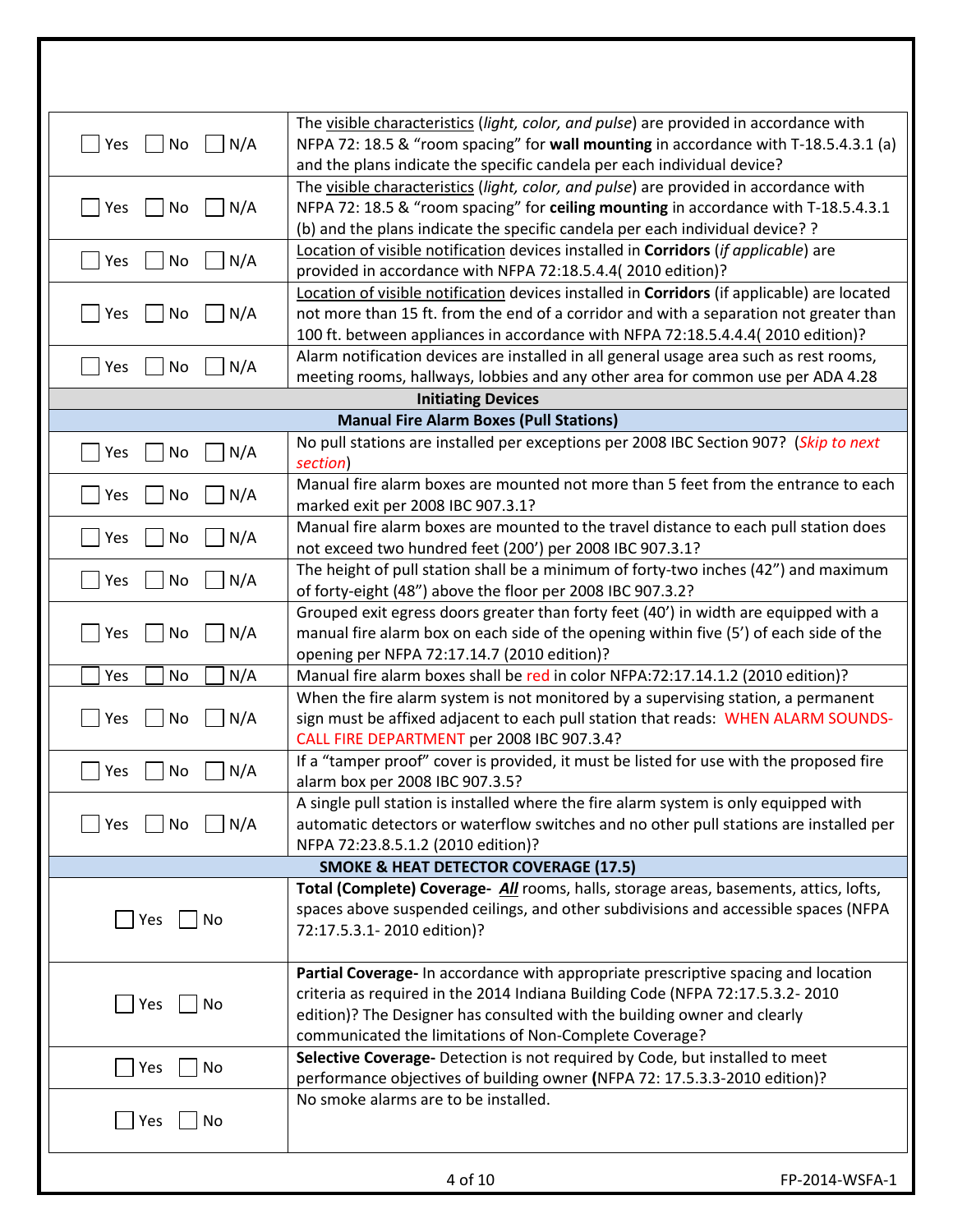|                                 | SLOPED CEILINGS & HIGH CEILINGS (Peaked and Shed) 17.6.3.4 & 17.6.3.5                                                                                                                                                                                                                                                                                                                                                                 |                |
|---------------------------------|---------------------------------------------------------------------------------------------------------------------------------------------------------------------------------------------------------------------------------------------------------------------------------------------------------------------------------------------------------------------------------------------------------------------------------------|----------------|
| $\Box$ Yes<br>N/A<br>No         | Are detectors located in area of a "ceiling slope of less than 30 degrees (slope of more<br>than 1 in 8)? (i.e., Shed Type)(If no, skip to next section)NFPA 72:17.6.3.4.1-2010 ?                                                                                                                                                                                                                                                     |                |
| N/A<br><b>Yes</b><br>No         | Are detectors located in area of a "ceiling slope of more than 30 degrees (slope of<br>more than 1 in 8)? (i.e., Peaked Type)(If no, skip to next section) 17.6.3.4.1.2-2010Ed?                                                                                                                                                                                                                                                       |                |
| $\blacksquare$ Yes<br>N/A<br>No | Spacing and Location of detectors in "Sloped Ceiling" Areas in accordance with NFPA<br>72:17.6.3.4.2 (2010 edition)?                                                                                                                                                                                                                                                                                                                  |                |
| Yes<br>No<br>N/A                | Spacing and Location of smoke/heat detectors in "Peaked Type Ceiling" Areas to be<br>located no more than 4 inches and a maximum of 36 inches from the top of peak in<br>accordance with NFPA 72:6.3.4 (2010 edition)?                                                                                                                                                                                                                |                |
| Yes<br>N/A<br>No                | Detectors located in "High Ceiling" Areas 10 to 30 feet high, heat detector spacing<br>shall be in accordance with NFPA 72:17.6.3.5 (2010 edition)?                                                                                                                                                                                                                                                                                   |                |
|                                 | RAISED FLOORS and/or SUSPENDED CEILINGS (17.7.3.5)                                                                                                                                                                                                                                                                                                                                                                                    |                |
| $\sqsupset$ Yes<br>N/A<br>No    | Are detectors located in raised floor or suspended ceiling area s? (If no, skip to next<br>section)                                                                                                                                                                                                                                                                                                                                   |                |
| Yes<br>N/A<br>No                | Detector spacing for raised floors shall be in accordance with NFPA 72:17.7.3.5.1<br>(2010 edition)?                                                                                                                                                                                                                                                                                                                                  |                |
| N/A<br><b>Yes</b><br>No         | Detector spacing for suspended ceilings shall be in accordance with NFPA<br>72:17.7.3.5.2 (2010 edition)?                                                                                                                                                                                                                                                                                                                             |                |
|                                 | Smoke Alarms (Residential Type Occupancies i.e., Apts, Hotels, Ass't Living/Nursing Homes)                                                                                                                                                                                                                                                                                                                                            |                |
| $ $ Yes<br>N/A<br>No            | Single- or multiple-station smoke alarms for Group R-1 installed in all sleeping areas<br>and in every room leading to the path of egress from the sleeping area to the door<br>leading from the sleeping unit in accordance with 2008 IBC 907.2.10.1.1?                                                                                                                                                                              |                |
| N/A<br>Yes<br>No                | Single- or multiple-station smoke alarms for Group R-2, R-3, R-4 and I-1 installed in<br>each room used for sleeping purposes, outside each sleeping area and in each story<br>within a dwelling unit per 2008 IBC 907.2.10.1.2?                                                                                                                                                                                                      |                |
| $\vert$ Yes<br>No<br>N/A        | Primary power for the smoke alarms from building power with a battery backup or<br>connected to the emergency electrical system for Group R-1 per 2008 IBC 907.2.10.2?                                                                                                                                                                                                                                                                |                |
| N/A<br>Yes<br>No<br>Yes<br>No   | All smoke alarms for Groups R-1, are interconnected per 2008 IBC 907.2.10.3?<br>Audible Appliances (horns) are installed in sleeping areas and produce a "low<br>frequency alarm signal" in accordance with NFPA 72:18.4.5 (2010 edition)?                                                                                                                                                                                            |                |
|                                 | <b>Smoke-Sensing Fire Detectors (17.7)</b>                                                                                                                                                                                                                                                                                                                                                                                            |                |
|                                 | <b>Spot-Type Smoke Detectors</b>                                                                                                                                                                                                                                                                                                                                                                                                      |                |
| Yes<br>No                       | A smoke detector is installed at the Fire Alarm Control Panel (s) per NFPA 72:10-4.4<br>(2010 edition). No other spot-type smoke detectors are to be installed.<br><b>Check Yes</b> and <i>Skip to next section</i> .                                                                                                                                                                                                                 |                |
| Yes<br>No                       | Ceiling mounted detectors on smooth ceilings are spaced at thirty (30) foot intervals<br>per NFPA 72:17.7.3.2.3.1 or Figure A.17.6.3.1.1(g) (2010 edition)?                                                                                                                                                                                                                                                                           |                |
| N/A<br> Yes<br>No               | Side wall detectors to be located between the ceiling and 12 inches down from the<br>ceiling to the top of the detector? NFPA 72: 17.7.3.2.1 (2010edition)?                                                                                                                                                                                                                                                                           |                |
| N/A<br><b>Primary</b> Yes<br>No | Ceiling mounted detectors in solid joist and beam construction designed in<br>accordance with NFPA 72:17.7.3.2.4.1 through 17.7.3.2.4.6 (2010 Edition)?                                                                                                                                                                                                                                                                               |                |
| Yes<br>N/A<br>No                | Will smoke detectors be installed in the construction phase of the project (and if<br>true) will be protected from construction debris, dirt and damage during construction<br>(w/ protective covers), and cleaned and verified to function properly in accordance<br>with their listing by conducting sensitivity testing in accordance with NFPA<br>72:17.7.1.11 (2010 edition) prior to obtaining Certificate of Occupancy Permit? |                |
|                                 | 5 of 10                                                                                                                                                                                                                                                                                                                                                                                                                               | FP-2014-WSFA-1 |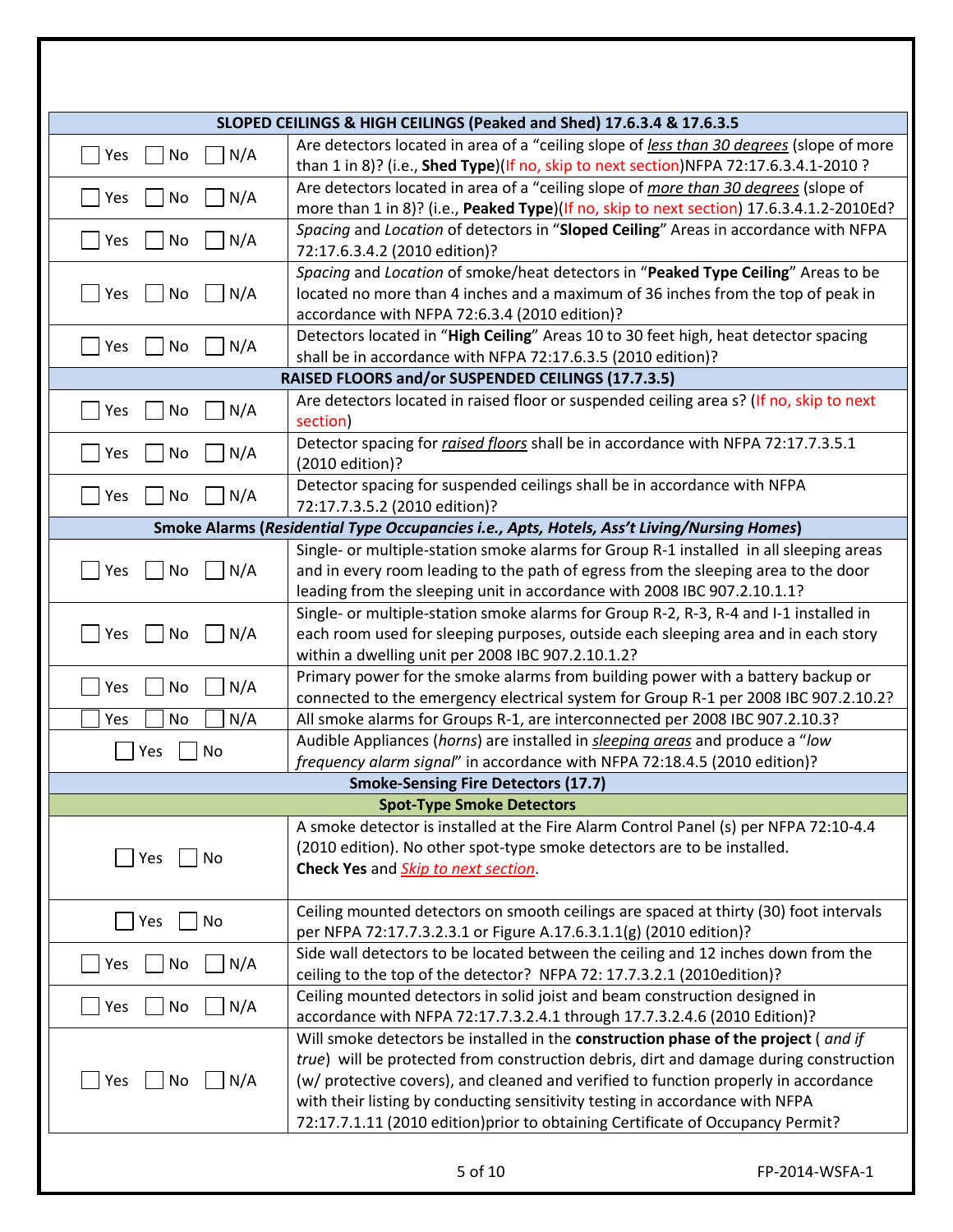| $^{-}$   Yes<br>$\vert$   No<br>N/A | Detectors installed in high air movement areas are spaced per NFPa 72Table<br>17.7.6.3.3.1 & Figure 17.7.6.3.3.1 in accordance with NFPA 72:17.7.6.3.3 (2010<br>edition)                                             |                |
|-------------------------------------|----------------------------------------------------------------------------------------------------------------------------------------------------------------------------------------------------------------------|----------------|
| N/A<br>Yes<br>No                    | Smoke detectors in "High-Rack Storage" (exceeding 12 ft. in height) shall be in<br>accordance with NFPA 72:17.7.6.2 (2010 edition)?                                                                                  |                |
|                                     | Air Sampling Type Smoke Detectors (17.7.3.6)                                                                                                                                                                         |                |
| Yes<br>No                           | No air sampling type smoke detectors are to be installed. Skip to next section.                                                                                                                                      |                |
| Yes<br>No<br>N/A                    | The location of each sampling port is noted on the plans and spaced and located per<br>spacing of spot-type detectors in accordance with NFPA 72:17.7.3.2 (2010 edition)?                                            |                |
| N/A<br>Yes<br>No                    | Documentation is provided that shows the maximum air sample transport time does<br>not exceed 120 seconds in accordance with NFPA 72:7.6.3.6.2 and manufacturer's<br>listings (2010 edition)?                        |                |
|                                     | System piping for air sampling detectors shall be labeled as "SMOKE DETECTOR<br>SAMPLING TUBE-DO NOT DISTURB" (17.7.3.6.8) at the following locations:                                                               |                |
| Yes   No<br>$\vert$ $\vert$ N/A     | At changes in direction or branches of piping<br>At each side of penetrations of walls, floors, or other barriers<br>At intervals on piping that provide visibility within the space, but no greater than<br>20 feet |                |
|                                     | Projected Beam-Type Smoke Detectors (17.7.3.7)                                                                                                                                                                       |                |
| No<br>Yes                           | No projected beam-type smoke detectors are to be installed. Skip to next section.                                                                                                                                    |                |
| N/A<br>Yes<br>No                    | Detectors are located in accordance with the manufacturer's published instructions in<br>accordance with NFPA 72:17.7.3.7.1 (2010 edition)?                                                                          |                |
| N/A<br>Yes<br>No                    | Documentation is provided showing the effects of stratification have been evaluated<br>in the locating of detectors in accordance with NFPA 72:17.7.3.7.2 (2010 edition)                                             |                |
| N/A<br>Yes<br>No                    | The beam length is shown on the plans and it does not exceed the maximum length<br>permitted by the manufacture in accordance with NFPA 72:7.3.7.3 (2010 edition)?                                                   |                |
|                                     | Duct Smoke Detectors (17.7.5.4.2)                                                                                                                                                                                    |                |
| N/A<br>Yes<br>No                    | No duct smoke detectors are to be installed. Skip to next section.                                                                                                                                                   |                |
| N/A<br>No<br>Yes                    | Location and Installation of Detectors in Air Duct Systems designed per NFPA<br>72:17.7.5.5 (2010 edition)?                                                                                                          |                |
| Yes<br>No<br>N/A                    | Duct smoke detectors are installed in HVAC units that have a return air capacity<br>greater than two thousand (2000) cfm's per 2008 IMC 606.2.1?                                                                     |                |
| N/A<br>No<br>Yes                    | Duct smoke detectors are not installed and the buildings smoke detectors provide<br>protection for the area covered by HVAC system per exception to 2008 IMC 606.2.1?                                                |                |
| No<br>N/A<br>Yes                    | Duct smoke detectors are installed where multiple HVAC systems share common<br>supply or return air ducts or plenums with a design capacity greater than two<br>thousand(2000) cfm's per 2008 IMC 606.2.2?           |                |
| <b>Yes</b><br>No<br>N/A             | Duct smoke detectors are installed in each story of the return system that serves two<br>(2) or more stories with a design capacity greater than fifteen thousand (15,000) cfm's<br>per 2008 IMC 606.2.3?            |                |
| N/A<br>No<br>Yes                    | Upon activation, the duct smoke detector will shut down the operation of the HVAC<br>unit that it serves per 2008 IMC 606.4?                                                                                         |                |
| N/A<br>No<br>Yes                    | The duct smoke detector is connected to the fire alarm system per 2008 IBC 907.11<br>and the activation of the detector initiates an audible and visual signal at a constantly<br>attended location?                 |                |
|                                     | 6 of 10                                                                                                                                                                                                              | FP-2014-WSFA-1 |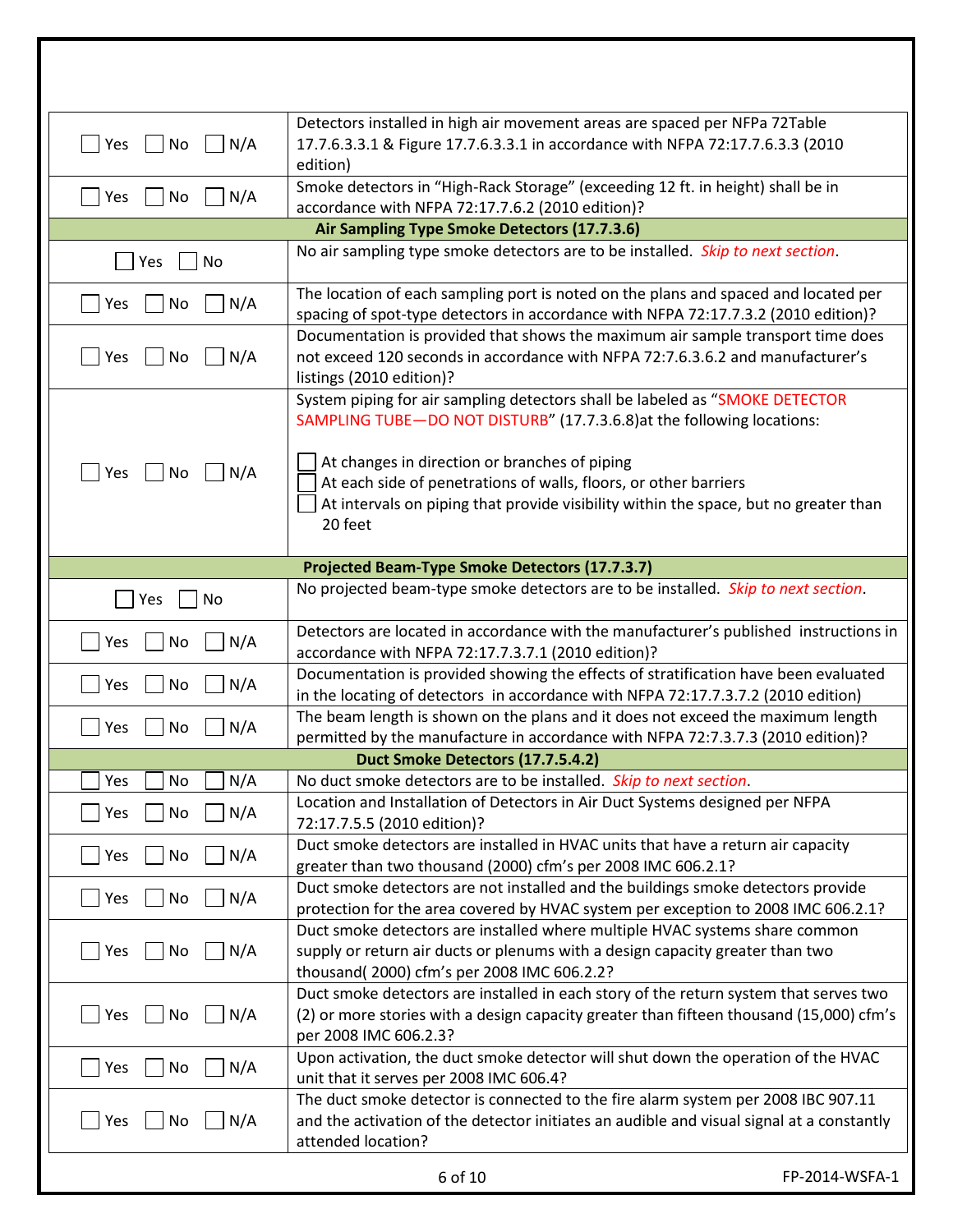| <b>Yes</b><br>$\vert$ $\vert$ No<br>$\big  N/A$ | The duct detector does not activate an audible and visual signal at a constantly<br>attended location but activates the buildings alarm notification devices per 2008 IBC<br>907.11 exception 1?                                                                                                                                                           |                |
|-------------------------------------------------|------------------------------------------------------------------------------------------------------------------------------------------------------------------------------------------------------------------------------------------------------------------------------------------------------------------------------------------------------------|----------------|
| Yes<br>No                                       | Access is provided to the each duct detector for periodic inspection, maintenance and<br>testing per 2008 IBC 907.12?                                                                                                                                                                                                                                      |                |
|                                                 | <b>Heat-Sensing Fire Detectors (17.6)</b>                                                                                                                                                                                                                                                                                                                  |                |
| Yes<br>No                                       | No heat detectors are to be installed. Skip to next section.                                                                                                                                                                                                                                                                                               |                |
| <b>Yes</b><br>   No<br>N/A                      | RTI (Response Time Index) & Set-Point Temperature listing documentation for spot-<br>type heat detectors included with plan submittal in accordance with NFPA 72:17.6.1.4<br>(2010 edition)?                                                                                                                                                               |                |
| TYes<br>N/A<br>No                               | Heat-sensing fire detectors shall be marked with their listed operating temperature<br>and/or where the alarm threshold is field adjustable be marked with their RTI per<br>NFPA 72:17.6.2.2.2.2 & 3 (2010 edition)?                                                                                                                                       |                |
| No<br>N/A<br>  Yes                              | Side wall detectors are mounted between four (4) to twelve (12) inches from the top<br>of the detector to the ceiling per NFPA 72-17.6.6.3.1 (2010 edition)?                                                                                                                                                                                               |                |
| $\Box$ Yes<br>N/A<br>No                         | Ceiling mounted detectors are not installed within four (4) inches of a sidewall to the<br>nearest edge of the detector per NFPA 72-17.6.6.3.1 (2010 edition)?                                                                                                                                                                                             |                |
| N/A<br> Yes<br>No                               | The heat detector is mounted on the bottom of the joist in solid joist construction per<br>NFPA 72:17.6.3.2.2 (2010 edition)?                                                                                                                                                                                                                              |                |
| <b>Yes</b><br>N/A<br>No                         | The heat detectors are located on the bottom of a beam where the beam is projecting<br>less than 12 inches in depth from below the ceiling and less than 96 inches (8 ft.) on<br>center per NFPA 72:17.6.3.3.2 (2010 edition)?                                                                                                                             |                |
| $\bigcap$ Yes<br>$\big  N/A$<br>$ $ No          | Spacing of heat detectors for Beam (17.6.3.2) and Solid Joist Construction (17.6.3.3)<br>are designed in accordance with NFPA 72 (2010 edition)?                                                                                                                                                                                                           |                |
| $\big  N/A$<br> Yes<br>No                       | Line-type heat detectors that are mounted on the ceiling or sidewall are not more<br>than 20 inches from the ceiling per NFPA 72:17.6.3.1.3.2 (2010 edition)?                                                                                                                                                                                              |                |
|                                                 | Radiant Energy -Sensing Fire Detectors Detection (17.8)                                                                                                                                                                                                                                                                                                    |                |
| Yes<br>N/A<br>No                                | No radiant energy-sensing fire detectors are to be installed. Skip to next section.<br>(Flame Detectors, Spark/Ember Detectors, or Video Image Flame Detection)                                                                                                                                                                                            |                |
| Yes<br>No<br>N/A                                | Documentation is provided showing that the type and quantity of detectors is in<br>accordance with NFPA 72:17.8.2 and 17.8.2.1 (2010 edition)?                                                                                                                                                                                                             |                |
| $\vert N/A$<br> Yes<br>No                       | Documentation is provided showing the spacing of detectors in accordance with NFPA<br>72:17.8.3 / 17.8.4 / 17.8.5 (2010 edition)?                                                                                                                                                                                                                          |                |
| $\vert N/A \vert$<br> Yes<br>No                 | Line-type detection to be installed in accordance with NFPA:17.6.3.1.3.2 (2010<br>edition)?                                                                                                                                                                                                                                                                |                |
|                                                 | <b>Fire Suppression Systems</b>                                                                                                                                                                                                                                                                                                                            |                |
| <b>Yes</b><br>No<br>N/A                         | There is no sprinkler or suppression system to be installed. Skip to next section.                                                                                                                                                                                                                                                                         |                |
| Yes<br>$\vert$ $\vert$ No<br>N/A                | The activation of an automatic fire suppression system shall activate the fire alarm<br>system per NFPA 72:17.13 (2010 edition) and 2008 IBC 907.13. This shall include any<br>of the following: Wet-chemical system, Dry-chemical system, Foam systems, Carbon<br>dioxide systems, Halon systems, Clean-agent systems, and Commercial cooking<br>systems? |                |
| Yes<br>No<br>$\vert N/A$                        | Activation of the automatic sprinkler system activates the fire alarm system per 2008<br>IBC 903.4.2?                                                                                                                                                                                                                                                      |                |
|                                                 | 7 of 10                                                                                                                                                                                                                                                                                                                                                    | FP-2014-WSFA-1 |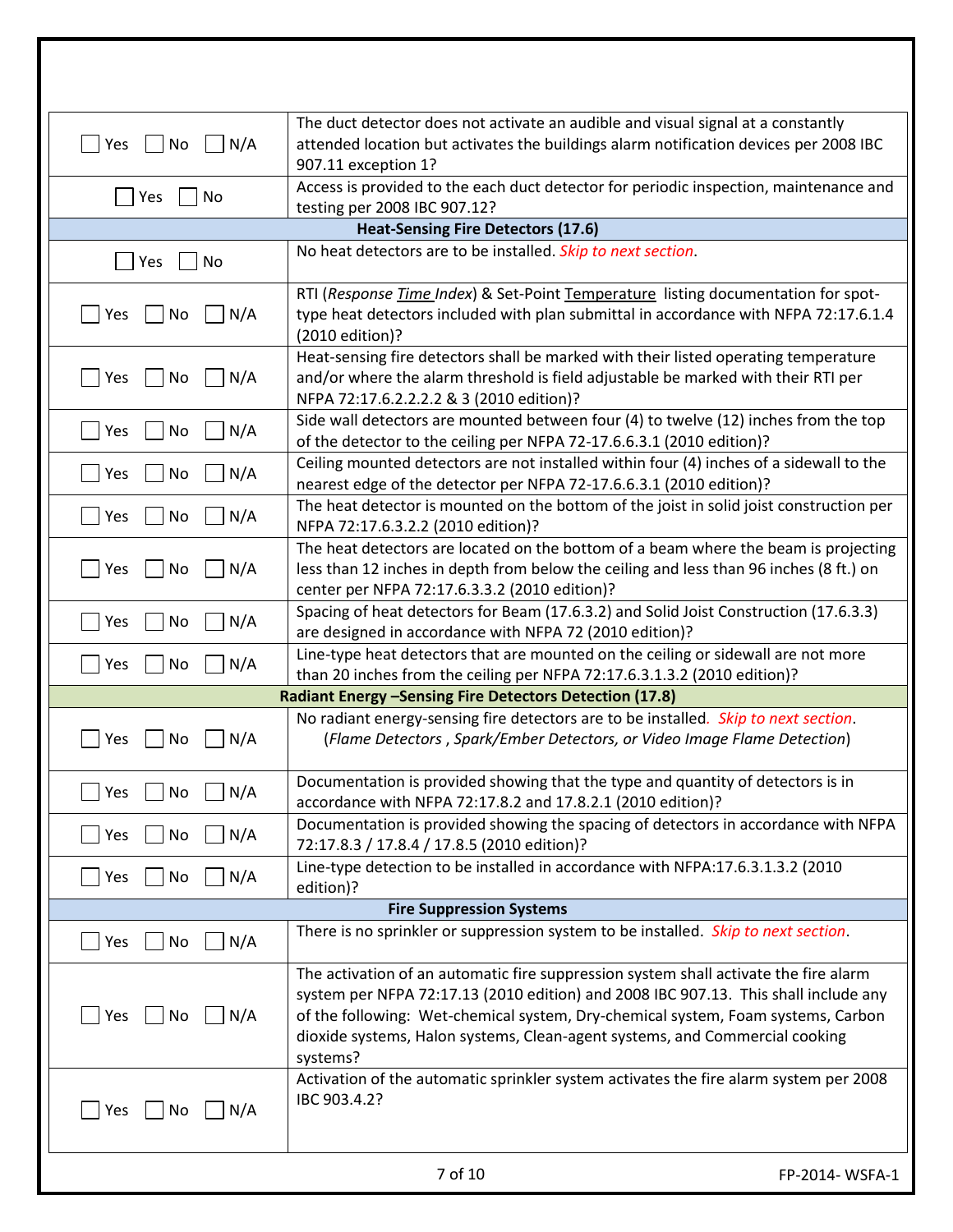|                         | The following are monitored for the sprinkler system per 2008 IBC 903.4:                                                                                    |                |
|-------------------------|-------------------------------------------------------------------------------------------------------------------------------------------------------------|----------------|
|                         |                                                                                                                                                             |                |
| Yes<br>No               | N/A All valves controlling water supply                                                                                                                     |                |
| No<br>N/A<br>Yes        | Water tank level                                                                                                                                            |                |
| N/A<br>No<br>Yes        | Water tank temperature                                                                                                                                      |                |
| N/A<br>No<br>Yes        | Low air pressure                                                                                                                                            |                |
|                         | <b>Fire Pump Controllers</b>                                                                                                                                |                |
| N/A<br>No<br>Yes        | The Alarm and Signal Devices on the controller for the fire pump or motor shall<br>activate the fire alarm as required by NFPA 20 7-4.7 (a) (1999 edition)? |                |
| N/A<br>No<br>Yes        | The loss of any phase at the line terminals of the motor contactor for the fire pump is                                                                     |                |
|                         | monitored per NFPA 20 7-4.7(b)(1999 edition)?                                                                                                               |                |
| N/A<br>No<br>Yes        | Phase reversal of line terminals to the motor contactor for the fire pump is monitored<br>per NFPA 20 7-4.7(c)(1999 edition)?                               |                |
|                         | The <i>alternate source of power</i> to the fire pump controller is monitored and shall                                                                     |                |
| N/A<br>Yes<br>No        | indicate the alarm circuit when the alternate source of power is supplying power to                                                                         |                |
|                         | the fire pump controller per NFPA 20 7-4.7(d)(1999 edition)?                                                                                                |                |
| N/A<br>Yes<br>No        | A "pump running signal" on the fire pump shall be permitted to be a supervisory or                                                                          |                |
|                         | alarm signal per NFPA 72: 23.8.5.9.1 (2010 edition)?                                                                                                        |                |
| N/A<br>Yes<br>No        | Signals, other than "pump running" on the fire pump shall be supervisory signals per                                                                        |                |
|                         | NFPA 72:23.8.5.9.2 (2010 edition)?                                                                                                                          |                |
| N/A<br>No<br>Yes        | Door Release Service (17.7.5.6)<br>There is no door release service to be installed. Skip to next section.                                                  |                |
|                         | Smoke detectors installed and spaced as required by 17.7.3 protecting a room,                                                                               |                |
| N/A<br>Yes<br><b>No</b> | corridor, and/or enclosed space accomplish door release in accordance with NFPA                                                                             |                |
|                         | 72:17.7.5.6.1 (2010 edition)?                                                                                                                               |                |
|                         | Where smoke door is accomplished directly from the smoke detector, the detector                                                                             |                |
| N/A<br>No<br>Yes        | shall be listed for releasing service in accordance with NFPA 72:17.7.5.6.3 (2010                                                                           |                |
|                         | edition)?                                                                                                                                                   |                |
| No<br>N/A<br>Yes        | Location and spacing of smoke detectors are installed in accordance with NFPA                                                                               |                |
|                         | 72:17.7.5.6.5.1 through 17.7.5.6.6.2 (2010 edition)?                                                                                                        |                |
|                         | Elevator Recall for Fire Fighters' Service (21.3)                                                                                                           |                |
| No<br>N/A<br>Yes        | There are no elevators to be installed. Skip to end.                                                                                                        |                |
|                         | Smoke detectors or other automatic fire detection devices installed and utilized for                                                                        |                |
| N/A<br>Yes<br>No        | elevator recall are connected to the building fire alarm system in accordance with<br>NFPA 72:21.3.1 (2010 edition)?                                        |                |
|                         | Buildings not equipped with a fire alarm system shall have a dedicated fire alarm                                                                           |                |
|                         | system control unit and the control unit shall be permanently marked as "ELEVATOR                                                                           |                |
| Yes<br>No<br>N/A        | RECALL CONTROL AND SUPERVISOR PANEL" the control unit is shown on the                                                                                       |                |
|                         | submitted drawings in accordance with NFPA 72:21.3.2 (2010 edition)?                                                                                        |                |
|                         | Lobby smoke detectors are located within 21 feet of the centerline of each elevator                                                                         |                |
| N/A<br>Yes<br>No        | door within the elevator bank under control of the detector in accordance with NFPA                                                                         |                |
|                         | 72:21.3.5 (2010 edition)?                                                                                                                                   |                |
|                         | Smoke detectors are NOT installed in <i>unsprinklered</i> elevator hoistways unless they are                                                                |                |
| Yes<br>No<br>N/A        | installed to activate smoke relief equipment in accordance with NFPA 72:21.3.6 (2010<br>edition)?                                                           |                |
|                         | Other automatic fire detection is installed for elevator recall because ambient                                                                             |                |
|                         | conditions prohibit the installation of smoke detectors in accordance with NFPA                                                                             |                |
| Yes<br>No<br>N/A        | 72:21.3.7 shall be "specifically intended" for these types of spaces (2010 edition) i.e.,                                                                   |                |
|                         | heat detectors with sufficient RTI and Temperature ratings?                                                                                                 |                |
|                         |                                                                                                                                                             |                |
|                         | 8 of 10                                                                                                                                                     | FP-2014-WSFA-1 |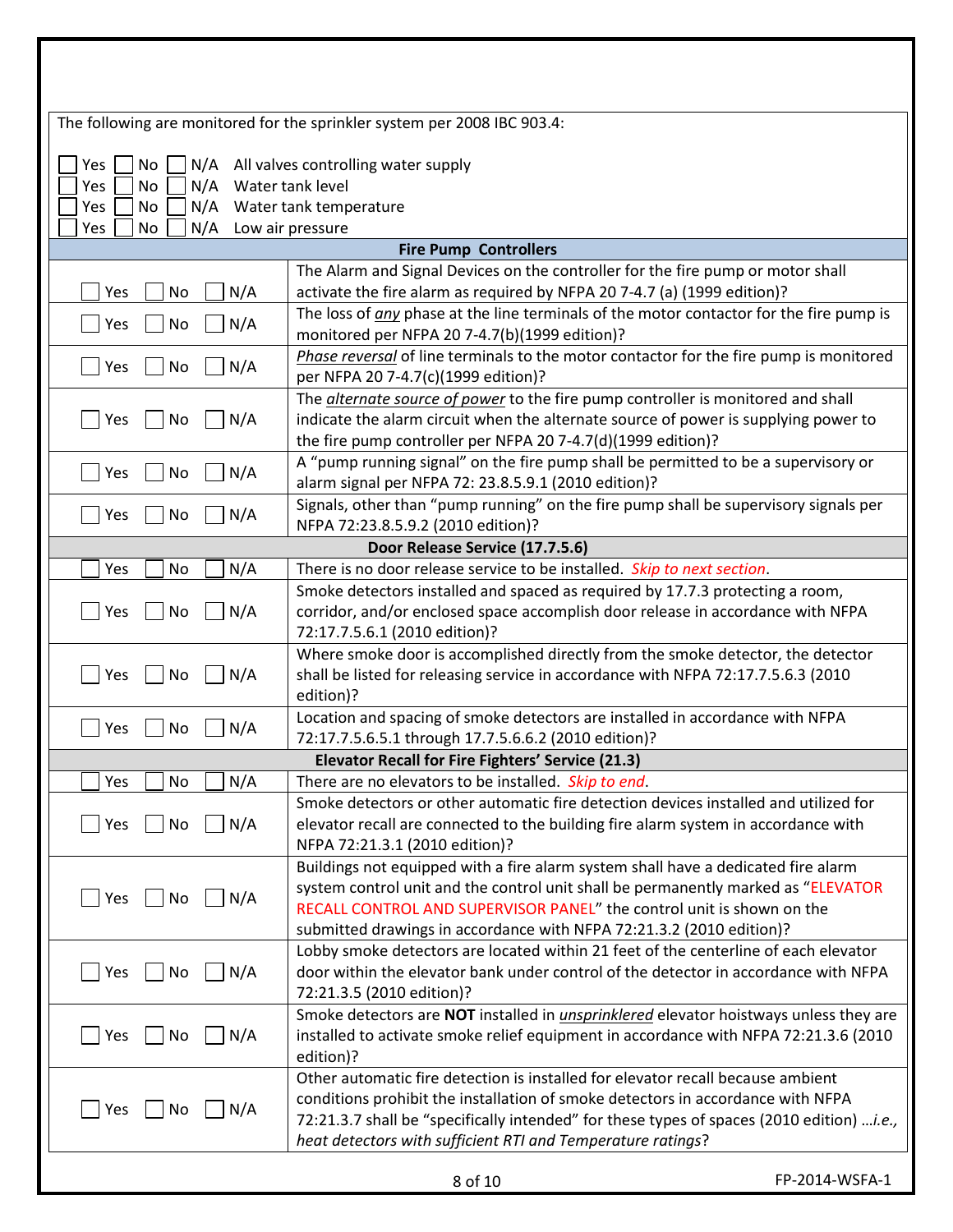| $\vert$ $\vert$ No<br>N/A<br> Yes | Any detector, when actuated that has initiated fire fighters recall shall also be<br>annunciated at the Fire Alarm Control Unit(s) and remote annunciator(s) per NFPA<br>72:21.3.8 (2010 edition)?                                                                                       |                |
|-----------------------------------|------------------------------------------------------------------------------------------------------------------------------------------------------------------------------------------------------------------------------------------------------------------------------------------|----------------|
| N/A<br>Yes<br>  No                | Activated detectors in the elevator hoistway and machine room alert emergency<br>personnel at the control unit and remote annunciators that the elevators are no<br>longer safe to use in accordance with NFPA 72-21.3.9 (2010 edition)?                                                 |                |
| N/A<br>No<br>Yes                  | The activation of smoke detectors for Elevator Recall shall be provided in accordance<br>with NFPA 72: 21.3.12.1 & 21.3.12.2 (2010 edition)?                                                                                                                                             |                |
|                                   | <b>Elevator Shutdown</b>                                                                                                                                                                                                                                                                 |                |
| N/A<br>No<br>Yes                  | Heat detectors installed to shut down elevator power prior to sprinkler operation are<br>listed with a lower temperature rating and higher sensitivity as compared to the<br>sprinkler in accordance with NFPA 72:21.4.1 (2010 edition)?                                                 |                |
| N/A<br>No<br>Yes                  | Heat detectors installed to shut down elevator power are installed within 2 feet of<br>each sprinkler head in accordance with the requirements of Chapter 17 or alternative<br>engineering methods are used as specified in Annex B in accordance with NFPA<br>72:21.4.2 (2010 edition)? |                |
| No<br>N/A<br>Yes                  | Pressure or waterflow switches are used to shut down elevator power and the<br>switches are not equipped with time-delay functions in accordance with NFPA<br>72:21.4.3 (2010 edition)?                                                                                                  |                |
| No<br>N/A<br>Yes                  | Control circuits for elevator shutdown shall be monitored for the presence of<br>operating voltage and the loss of voltage shall initiate a supervisory signal at the<br>control unit and required remote annunciators in accordance with NFPA 72:21.4.4<br>(2010 edition)?              |                |
| N/A<br>Yes<br>No                  | Initiating devices installed per 21.4.2 and 21.4.3 shall be monitored for integrity by<br>the fire alarm control unit in accordance with NFPA 72:21.4.5 (2010 edition)?                                                                                                                  |                |
|                                   | ALL answers checked "NO", must be provided with a detailed written narrative below.                                                                                                                                                                                                      |                |
|                                   | 9 of 10                                                                                                                                                                                                                                                                                  | FP-2014-WSFA-1 |